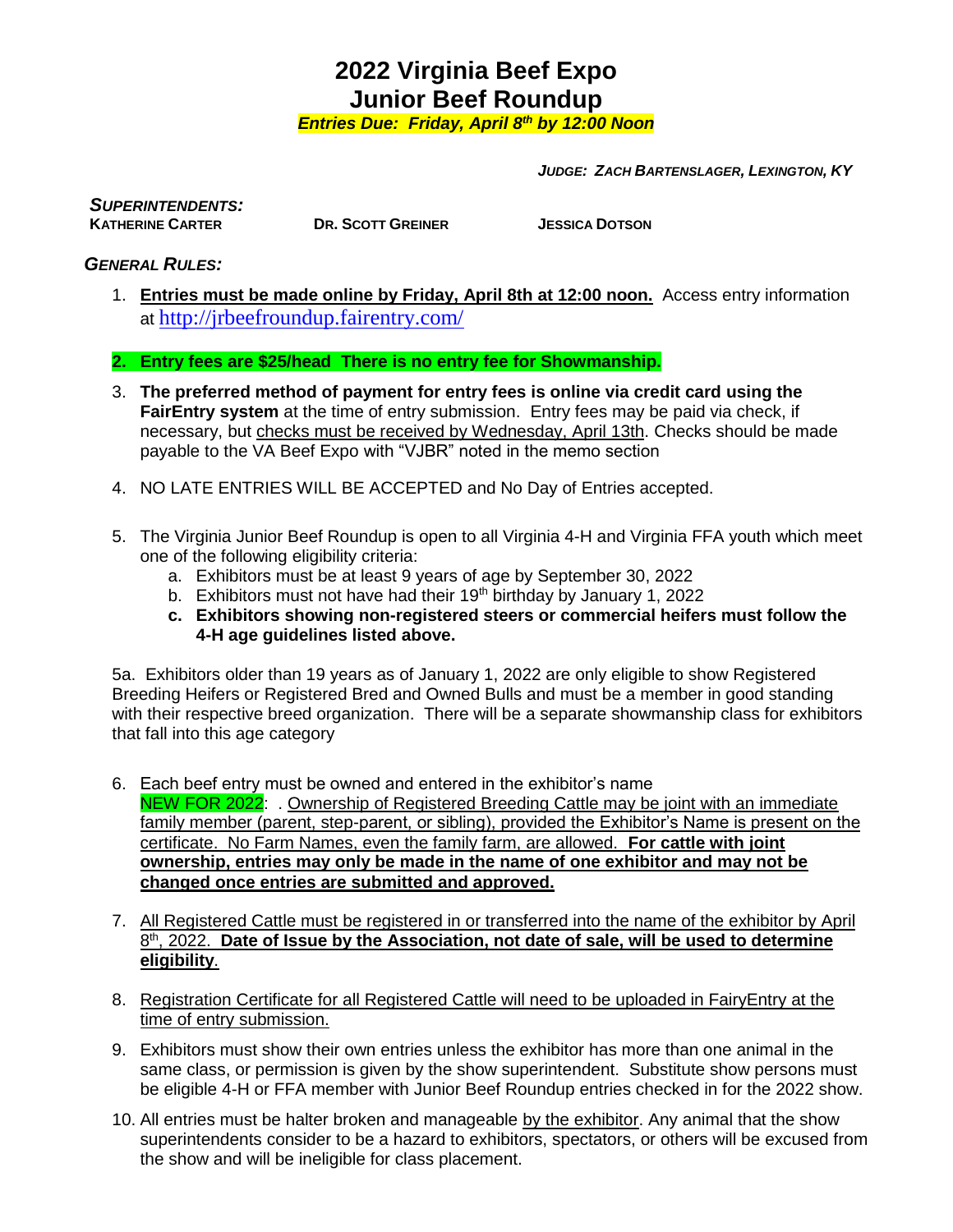*Entries Due: Friday, April 8th by 12:00 Noon*

- 11. All animals are subject to be used for educational purposes (stockmen's contest, judging classes, etc.) upon request by show staff/superintendents. Upon entry, exhibitors agree to providing animals for these purposes upon request.
- 12. **Stalling will be available in the barns, but exhibitors will also have the option to tie to and work off of your trailers.** Exhibitors will be asked during the entry process to indicate their intention to stall in the barns or at their trailer. This information will be used to determine adequate barn space and bedding requirements. \*\*\*Trailer parking will only be allowed in designated areas and there will be a maximum tent size specified and allowed by the Rockingham County Fairgrounds.
- 13. Stalling will be pre-assigned for those wishing to stall in the barns. Please check-in prior to unloading cattle and equipment. Please be sure to indicate during the entry process your desire to have stalling in the barn.
- 14. No butt fans allowed in the barns.
- 15. Blocking chutes will be allowed in designated areas of the barns **ONLY**.
- 16. Exhibitors are expected to care for their animals in an acceptable manner and adhere to quality assurance guidelines.
- 17. Fitting of all cattle is allowed, with the exception of **showmanship which is a clean, dry show.** The Junior Beef Roundup reserves the right to disqualify any animal that has been fitted in an unethical manner. Unethical fitting shall include (but not limited to) the following:
	- a. Use of paints, paint products and/or colored adhesives.
	- b. The addition of any hair or hair like substances (including twine), including false tail heads and false polls.
	- c. The cutting, tearing or gluing of the hide or underneath the hide or removal of tissue in an attempt to alter the shape of the animal.
	- d. The injection of any gas, solid or liquid under the hide to alter the normal conformation.
	- e. Any product/solutions/liquids administered internally or externally to alter the conformation of the animal is prohibited. This includes the use of steroids, growth promotants, and the act of artificially filling animals internally, which would include stomach pumping, drench tubes, or any other method.
	- f. Aerosol cans are not permitted in show ring or make-up areas.

*EXCEPTIONS: In the case of severely sick or severely dehydrated animals, the exhibitor may have fluids or electrolytes administered by the licensed official show veterinarian with the approval of the show superintendent. This exception is not applicable on show day or weighin/check-in day.*

18. The National Show Ring Code of Ethics shall govern the Junior Beef Roundup. The National Show Ring Code of Ethics is listed on the last page of the Rules.

### *HEALTH REQUIREMENTS:*

All animals entered in the show must meet the following requirements:

1. Be officially identified with an **"840" RFID button issued by a state or federal animal health program or a metal ear tag (a bangs vaccination or silver metal tag)** and entered on a Certificate of Veterinary Inspection (CVI – aka "Health Papers") issued by an accredited veterinarian within 30 days of the show.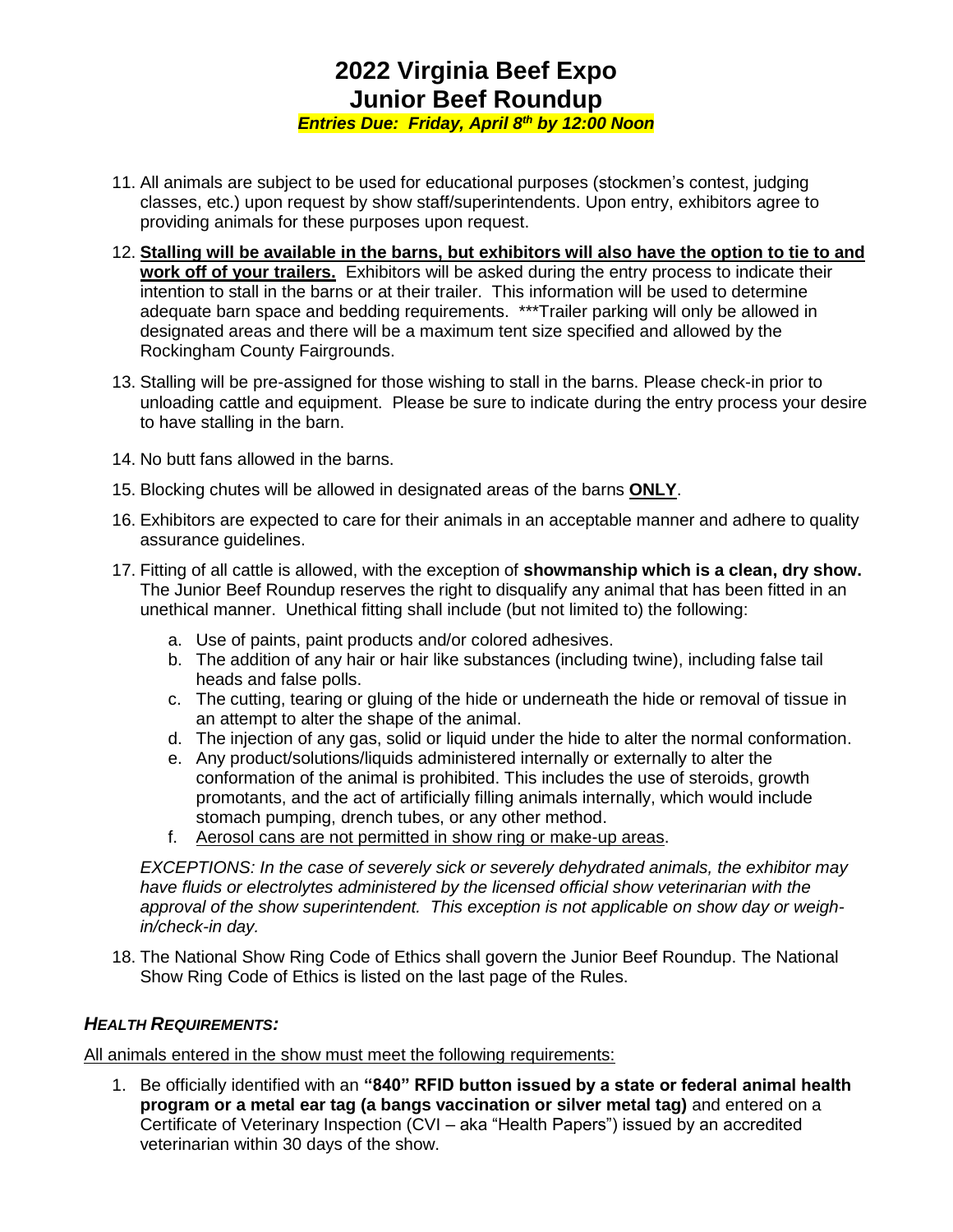*Entries Due: Friday, April 8th by 12:00 Noon*

- 2. CVI shall list each animal's official identification number (see above), age, sex, breed, Brucellosis vaccination status, and any test results and dates of tests.
- 3. Animals **MUST** be free of infectious and contagious diseases, including **Ringworm, Warts, and Pinkeye.** Animals currently being treated for any of the listed conditions that are visibly responding to treatment must have a written statement to that effect added to the CVI by the issuing veterinarian.
- 4. The above CVI's accompanying each animal will be inspected by VA Department of Agriculture & Consumer Services (VDACS) personnel at the arrival on the fairgrounds or at a time designated by the show superintendents. Failure to provide proper documentation &/or identification for animals may result in disqualification of entries. Any animal without a CVI will not be eligible to show. Any animal with a CVI, but without proper identification will be required to be tagged on-site. If the owner refuses to allow the animal to be tagged, then that animal will be ineligible to show. All decisions of the show superintendents are final.

#### *SHOWMANSHIP*

- 1. All exhibitors entering cattle in the VA Junior Beef Roundup will be automatically entered in Showmanship. Scratches to showmanship must be made by 10:30 am on Friday, April 15<sup>th</sup>. It is the responsibility of the exhibitor to remove their name from the showmanship list.
- 2. Classes will be judged on showmanship only. **Animals must be clean, dry, and unfitted**.
- 3. Exhibitor must show an animal that is entered in his/her name in the Junior Beef Roundup Showmanship Classes.
- 4. Classes with a large number of participants may be divided into smaller preliminary classes.
- 5. Classes with a small number of participants may be combined with other classes in the same division.
- 6. A separate age division will be established for those exhibitors that are not 4-H/FFA eligible (i.e. exhibitors that have already reached their  $19<sup>th</sup>$  birthday by January 1, 2022) and are showing registered cattle in a breed that allows membership for youth over the age of 19.
- 7. Classes within division are broken by age to ensure correct entry. Show management reserves the right to combine/change classes based on show numbers.

#### **Divisions:**

- a) *Collegiate Division-* Exhibitors that are 19 21 years of age on January 1 of current year and *showing registered cattle only*.
- *b) Senior Division* Exhibitors who were 16-19 years of age. Exhibitor must be 16 years of age as of September 30, 2022. Exhibitor cannot have reached their 19<sup>th</sup> birthday as of January 1, 2022 to compete in this division.
- c) *Intermediate Division* Exhibitors 13-15 years of age on September 30, 2022.
- d) *Junior Division* Exhibitors who are 9 12 years of age on September 30, 2022.
- e) *Novice Division* for exhibitors showing for the first time at the Junior Beef Roundup, and who are 9 – 12 years of age on September 30, 2022.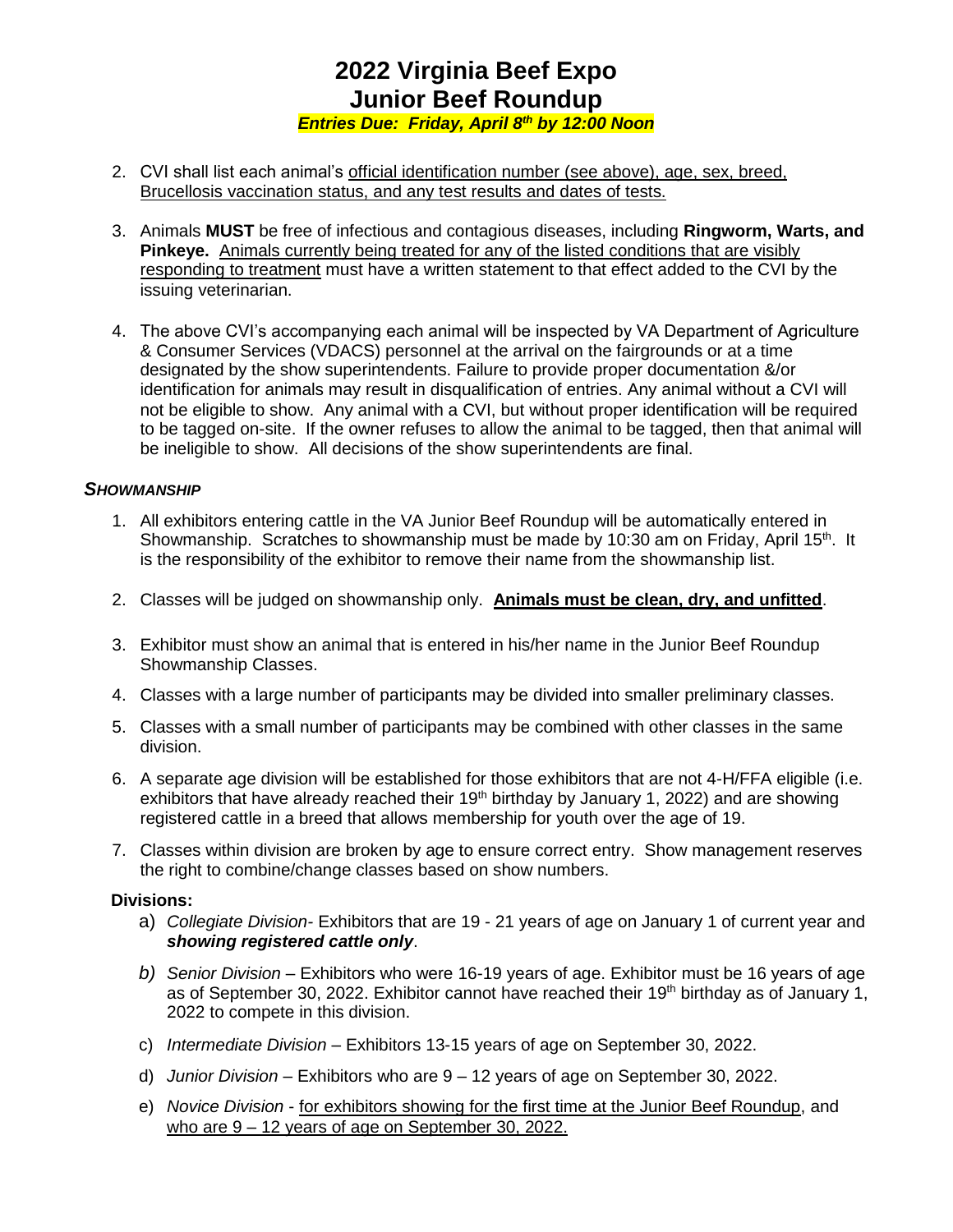*Entries Due: Friday, April 8th by 12:00 Noon*

#### *STEERS RULES*

- 1. All steers must be owned by the exhibitor and under exhibitor's care by April 8, 2022.
- 2. Entries in this class should consist of steers intended for junior market steer shows in the spring, summer and fall of 2022. Steers should be born after January 1, 2021.
- 3. Registered or crossbred steers of any beef breed are eligible.
- 4. All steers must be weaned and healed from castration.
- 5. Classes will be made up after entries are received. Steers will be assigned to class heats within breed class by weight. Numbers within class heats will be as nearly equal as possible. Class weight breaks will be made at the discretion of show officials.
- 6. Steers are eligible to show in only one of the classes listed below. Steers showing in breed classes must conform to breed registration rules listed in breeding cattle rules. Registration certificates must be uploaded during the entry process and presented upon check-in and the animal must be registered in the name of the exhibitor by April 8, 2022.
- 7. A section is being offered for "All Other Breeds (AOB) Registered Steers" which is for registered cattle of a breed other than the breed shows listed. The cattle must be registered with a national breed registry to show in this class.
- 8. A minimum of 5 registered steers is required to hold a breed class. If a breed does not meet the minimum requirement, those steers will show in the section for "All Other Breeds" (AOB).
- 9. All class winners will compete for respective Breed Champion and Reserve, and Breed Champions and Reserves will compete for an Overall Grand Champion and Reserve Grand Champion steer.
- 10. Fitting of steers is allowed, but it must be done in an ethical manner following the guidelines set forth in the General Rules.

#### **Steers Classes**

- 001. Angus Steers
- 002. Hereford Steers
- 003. Simmental Steers
- 004. Percentage Simmental Steers
- 005. AOB Registered Steers
- 010. Crossbred Steers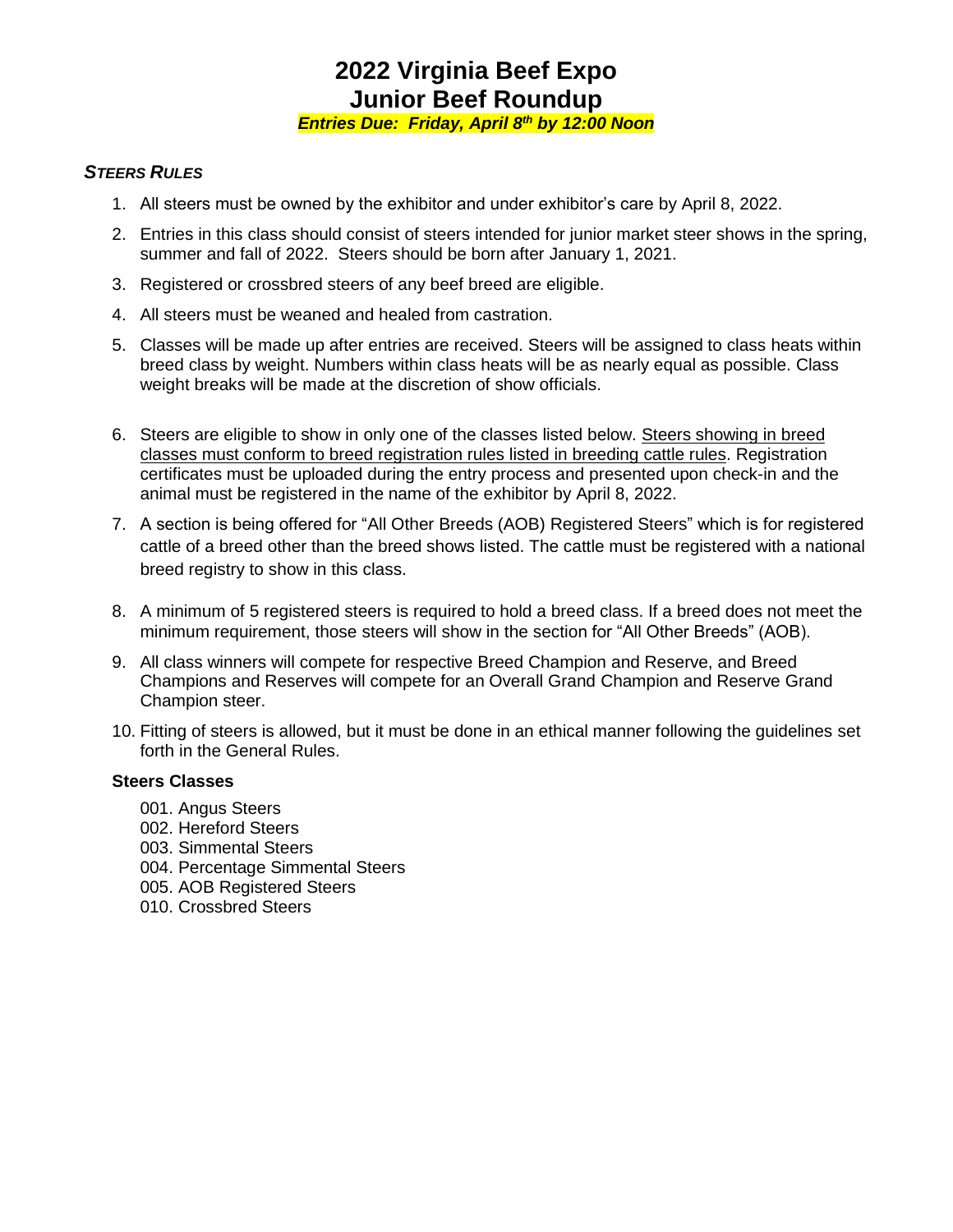*Entries Due: Friday, April 8th by 12:00 Noon*

### *BREEDING CATTLE RULES*

- 1. Heifers/bulls should be personally managed by the owner from the time of purchase.
- 2. **All** cattle must be owned (commercial and registered) by April 8, 2022.
	- a. Registered cattle must be officially registered in the name of the exhibitor by April 8, 2022. Date of Issue by the respective breed association will be the date used to determine eligibility and must be on or before April 8, 2022.
	- b. Each beef entry must be owned and entered in the exhibitor's name NEW FOR 2022: . Ownership of Registered Breeding Cattle may be joint with an immediate family member (parent, step-parent, or sibling), provided the Exhibitor's Name is present on the certificate. No Farm Names, even the family farm, are allowed. **For cattle with joint ownership, entries may only be made in the name of one exhibitor and may not be changed once entries are submitted and approved.**
		- i. A letter or official pending paper work from the national breed association stating that paper work was received in advance of the April 8, 2022 date will fulfill these requirements. Registration papers must be uploaded during the entry process, and presented for inspection at check in. Printed copies of electronic papers may be presented at check-in provided that all required information (Animal Name, Animal Birthdate, Animal Tattoo, Owner Name, Date of Ownership/Transfer/Sale Date) is shown on the copy.
		- ii. Registered animals must be checked in during the required check-in time. At this time, tattoos (or other official identification) will be checked against the registration papers. Registered animals with tattoos (or other official identification) that **do not** match registration papers *will be disqualified.*
		- iii. Registered cattle that have been exhibited previously AND have registration papers stamped with the official stamp of their respective breed association, or an official VA Youth Livestock Program stamp, may present only the stamped registration paper during check-in – these animals would not need to be brought to check-in. The show administration reserves the right to spot-check any entry for compatibility of tattoo to registration paper.
		- iv. All calves shown in cow/calf classes **must be officially registered** in the name of the exhibitor by April 8, 2022.
	- c. All commercial heifers must be owned by April 8, 2022.
- 3. A section is being offered for "All Other Breeds" (AOB) which is for registered cattle of a breed other than the breed shows listed. The cattle must be registered with a national breed registry to show in this section.
- 4. **Percentage cattle bearing a registration certificate from a breed association, but ineligible to show in that respective breed's national or regional shows, must be shown in the commercial heifer show.**
- 5. A minimum of 10 heifers is required to hold a breed show. If a breed does not meet the minimum requirement, those heifers will show in the section for "All Other Breeds" (AOB).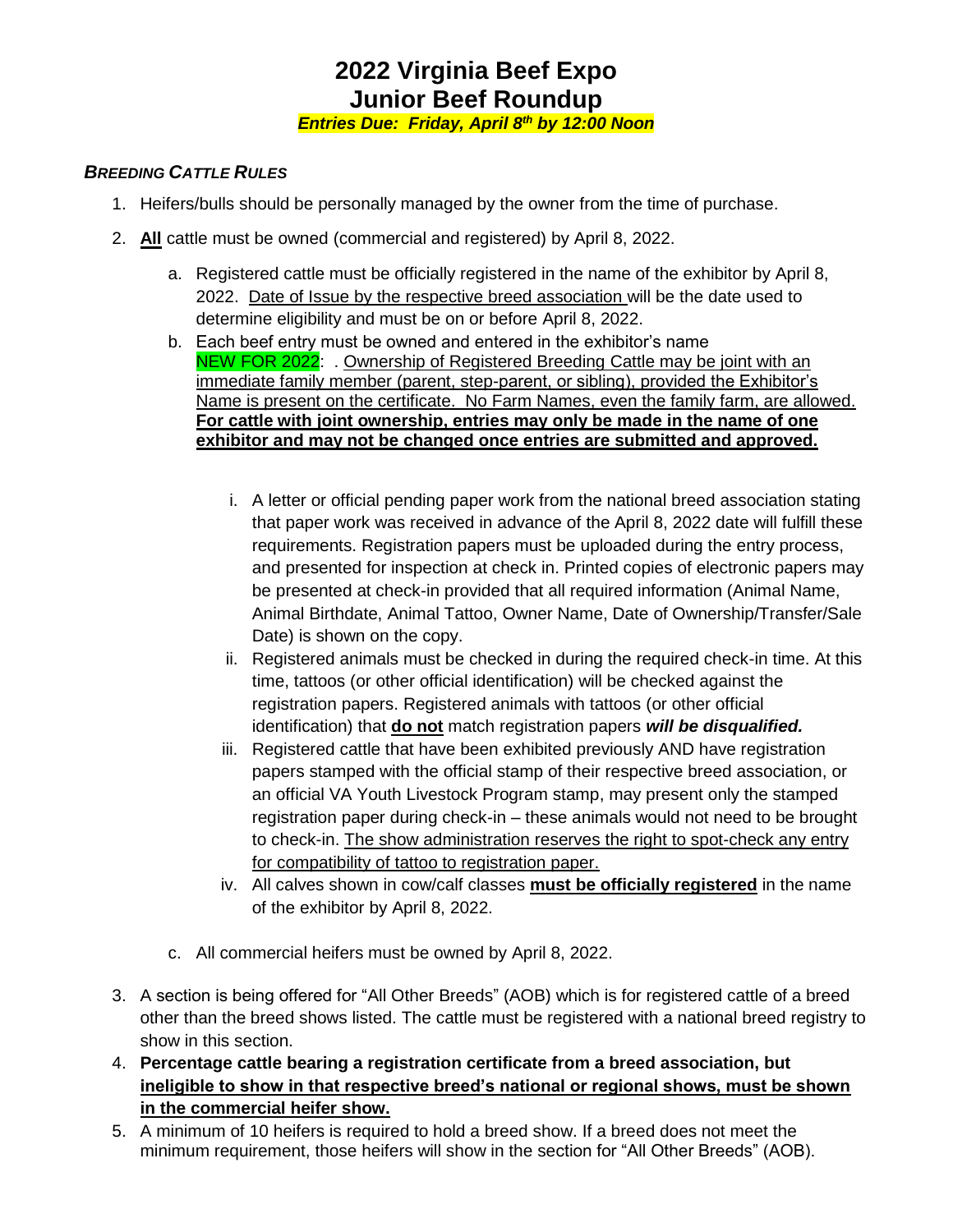*Entries Due: Friday, April 8th by 12:00 Noon*

- 6. A bred-and-owned division will be offered for all registered breeds. A heifer may only show in either the Bred & Owned or Owned division for their respective breed, provided the below requirements are met for both divisions to exist within that respective breed.
	- a. A minimum of 10 head is required to fulfill each division. If less than 10 Bred & Owned heifers are entered, then a class of Bred & Owned heifers will be offered at the end of that breed's show. If 10 Bred & Owned heifers are entered, but less than 10 Owned heifers are entered for the same breed, then both divisions (owned and bred & owned) will be combined for one show.
	- b. Exhibitors in the bred-and-owned categories must be the breeder and the first and continuous owner of the animal entered. "Breeder" is defined as the recorded owner of the dam at the time of service. "First Owner" is defined as the recorded owner of the dam at the time the calf is born. "Continuous Owner" is defined as the recorded owner of the animal without history of transfer
	- c. Cattle will be designated as Bred & Owned during the entry process
- 7. All Bred and Owned Bulls born between January 1, 2021 and August 31, 2021 must be shown and moved with a nose ring or nose lead in place. Only bulls qualifying as Bred and Owned are eligible for show. Bred and Owned Bulls must be born between January 1, 2021 and March 21, 2022.
- 8. Show management reserves the right to combine and/or split classes within a division.
- 9. Fitting of breeding heifers/bulls is allowed, but it must be done in an ethical manner following the guidelines set forth in the General Rules.
- 10. All Grand and Reserve Champion females (Registered and Commercial) must show to compete for Supreme Champion Female awards.
- 11. All Grand and Reserve Champion Bulls must show to compete for Supreme Champion Bull awards.

### **REGISTERED BREEDING ANIMAL SHOWS**

- 0100. Angus
- 0200. Hereford
- 0300. Simmental

*Cattle that are a Purebred (7/8 or greater) Simmental and recorded by the American Simmental Association are eligible for this division.*

0400. Percentage Simmental

*Cattle that are 1/2, 5/8 or 3/4 Simmental and recorded by the American Simmental Association are eligible for this division. Simmental cattle less than ½ will be shown as commercial heifers.*

0500. All Other Breeds (AOB)

*Any registered cattle from a breed other than those listed above may show in this section. Any breed having at least 10 head entered will qualify for a separate breed show. To qualify for the AOB division, a heifer must be eligible to show in her respective breed's regional or national show.*

*Percentage requirements for common AOB entries are listed below:*

Mainetainer

*All animals must be registered with the American Maine-Anjou Association and must be 25% to 62.5% Maine Anjou to be eligible to show. Mainetainer cattle have green registration papers.*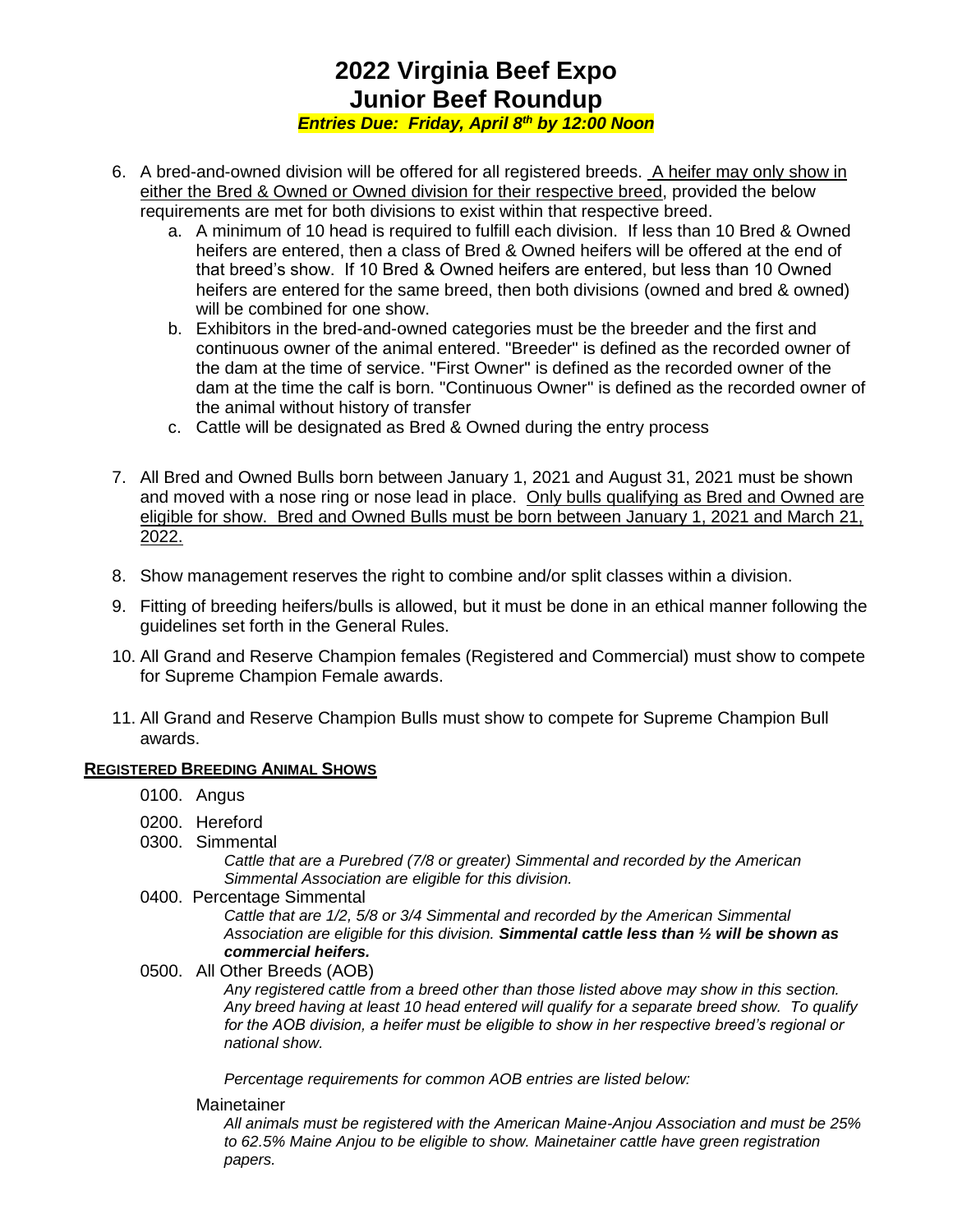#### *Entries Due: Friday, April 8th by 12:00 Noon*

#### Red Angus

*All animals must be registered with the Red Angus Association of America and must be Fullblood or Purebred (7/8 Red Angus or greater).* 

#### **Shorthorn**

*Purebred/Fullblood Shorthorn entries must show a blood concentration of 15/16 or 93.75% or higher, as indicated on the registration paper and recorded by the American Shorthorn Association.*

#### **ShorthornPlus**

*Shorthorn Plus cattle have green registration papers, and must show no less than ¼ and up to 7/8 blood concentration on the registration paper and recorded by the American Shorthorn Association to qualify.* 

#### **REGISTERED BREEDING ANIMAL CLASSES BRED AND OWNED STATUS WILL BE INDICATED FOR EACH ANIMAL DURING THE ENTRY PROCESS**

- xxx1. Cow/Calf Pair Calf born between October 1, 2021 and March 31, 2022 *Calf must be Bred-and-Owned by exhibitor*.
- xxx2. Junior Heifer Calf ~ Calved January 1 March 31, 2022
- xxx3. Late Senior Heifer Calf ~ Calved November 1 December 31, 2021
- xxx4. Early Senior Heifer Calf ~ Calved September 1 October 31, 2021
- xxx5. Late Intermediate Heifer ~ Calved July 1 August 31, 2021
- xxx6. Early Intermediate Heifer ~ Calved May 1 June 30, 2021
- Late Junior Yearling Heifer ~ Calved March 1 April 30, 2021
- xxx8. Early Junior Yearling Heifer ~ Calved January 1 February 28, 2021
- xxx9. Late Senior Yearling Heifer ~ Calved November 1 December 31, 2020
- xx10. Early Senior Yearling Heifer ~ Calved September 1 October 31, 2020
- xx11. Bred and Owned Bulls Calved January 1, 2021 March 31, 2022 *Bulls must be Bred & Owned by exhibitor*

### **COMMERCIAL/CROSSBRED – REPLACEMENT HEIFERS**

- 1. Heifers that are unregistered, grade or crossbred are eligible to show.
- 2. Heifers must be born after September 1, 2020.
- 3. All commercial heifers must be owned by April 8, 2022
- 4. Classes will be broken according to weight. Class weight breaks will be made at the discretion of show officials.
- 5. Class winners will compete for Grand and Reserve Grand Champion Commercial Heifer honors
- 6. The Grand Champion and Reserve Champion Commercial Heifers must compete for Supreme Heifer at the conclusion of the shows.
- 7. Fitting of commercial replacement heifers is allowed, but it must be done in an ethical manner following the guidelines set forth in the General Rules.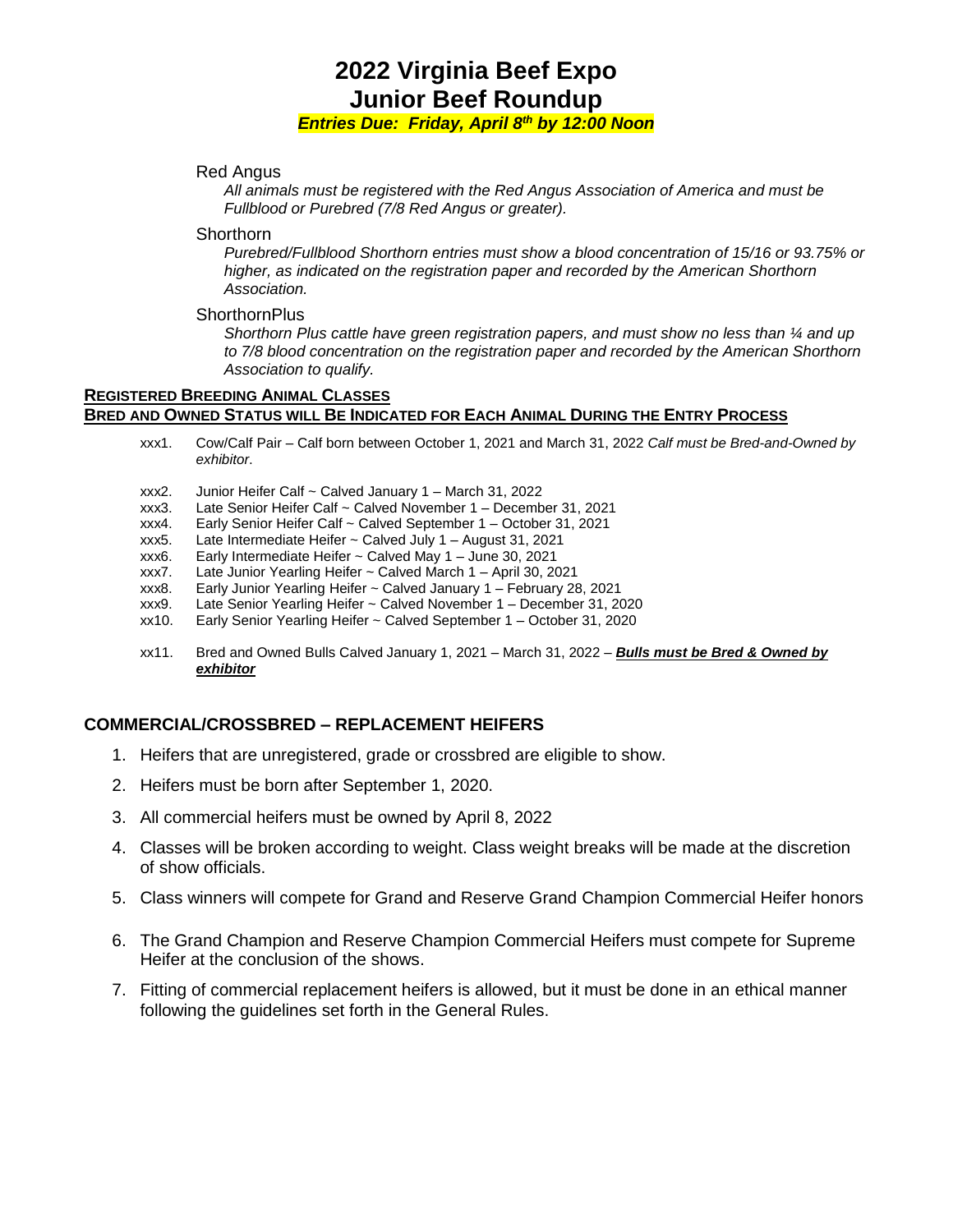*Entries Due: Friday, April 8th by 12:00 Noon*

### *ENTRIES*

- 1. **Entries must be made online by Friday, April 8th at 12:00 noon.** Access entry information at <http://jrbeefroundup.fairentry.com/>
- 2. **The preferred method of payment for entry fees is online via credit card using the FairEntry system** at the time of entry submission. Entry fees may be paid via check, if necessary, but checks must be received by Wednesday, April 13th. Checks must be made payable to the VA Beef Expo
- 3. NO LATE ENTRIES WILL BE ACCEPTED and No Day Of Entries will be accepted
- 4. Exhibitors are to review their personal information and make sure all the information is correct in the entry system. **Please verify accuracy of exhibitor birthdate in entry system for use in showmanship class determination**.
- **5.** Animal identification will be required of all animals that are entered into the system. **All animals must have a visual tag that can be easily identifiable.**
- 6. Please make sure you identify the breed of your animals when prompted and/or enter them in the correct breed show. This will determine which division/show you will be placed in.
- 7. Registered steer shows will consist of: Angus Steers, Hereford Steers, Simmental Steers, Percentage Simmental Steers, and AOB Registered Steers – any breed entered as AOB, but having more than five head entered will qualify for a separate breed show. Include animal tag/tattoo, registration number, and animal birthdate on entry form.
- 8. Registered breeding cattle entries: Enter class from list provided. Include animal tag/tattoo, registration number, animal's registered name, and animal birthdate on entry form. You will be required to indicate whether the animal is Bred and Owned. Breed shows include Angus, Hereford, Simmental, and Percentage Simmental. If breed is not listed, enter All Other Breeds Division and indicate breed on entry. Any breed entered in AOB that has at least 10 head entered will qualify for a separate breed show.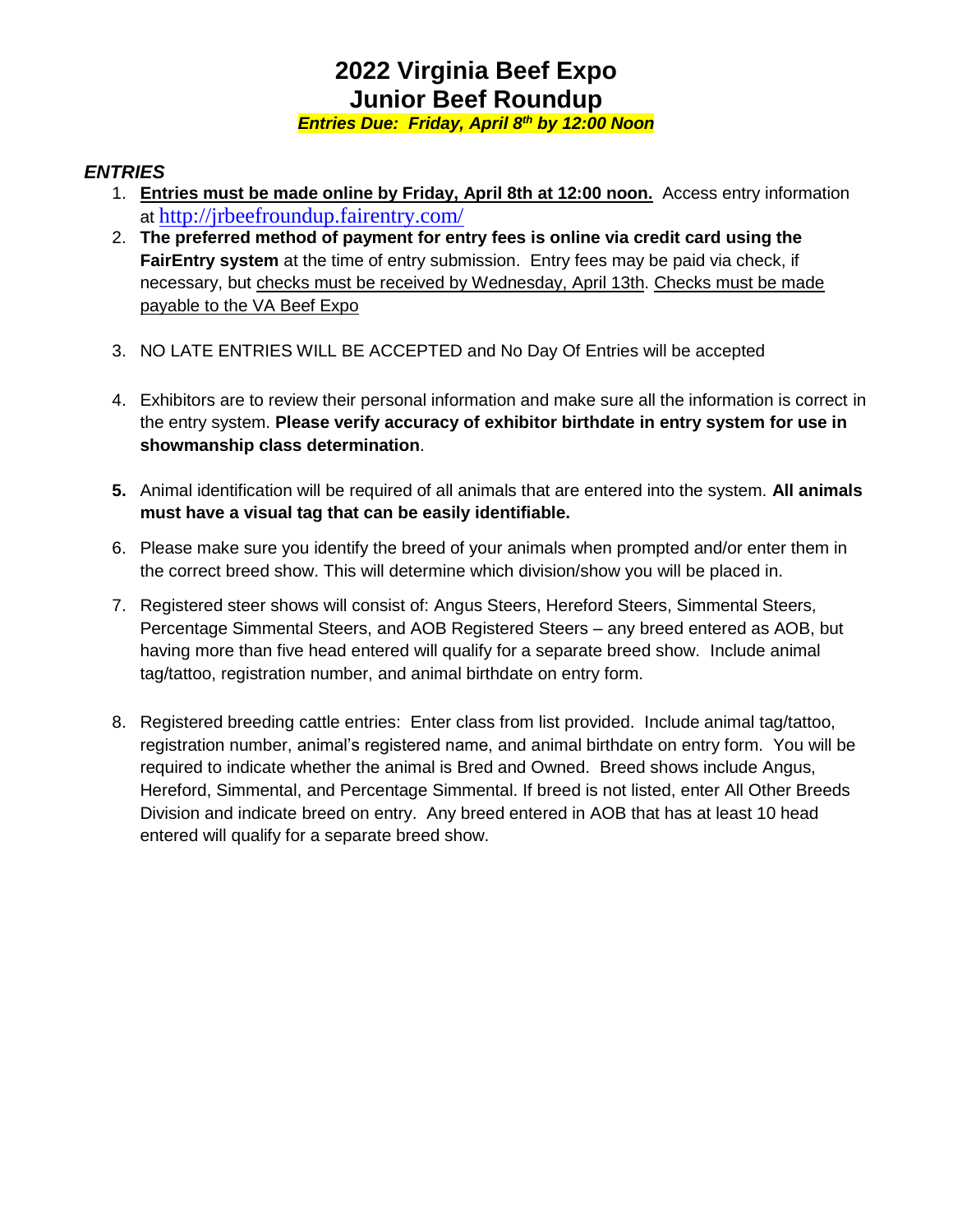*Entries Due: Friday, April 8th by 12:00 Noon*

### **FAIRENTRY SYSTEM**

We are utilizing FairEntry to capture entries in 2021. This system is tied to 4-HOnline. Please see the tips below for more information on how to best utilize the system.

#### *If you are a 4-H Member:*

- 1. Sign-in using your 4-HOnline Family information.
	- **a. CLICK ON THE GREEN "SIGN IN TO 4-HOnline" BUTTON FIRST!**
	- b. If you forgot your password, there is a link to reset it.
	- c. If you reset your password, please remember to reset it in 4HOnline. Please contact Katherine Carter [\(carterke@vt.edu\)](mailto:carterke@vt.edu), with any questions.
- 2. Please choose your family member (exhibitor). Only one child can be entered at a time.
- 3. Be sure to enter **ALL EXHIBITORS** within the family prior to clicking submit.
	- a. Once you click submit, your entries are locked until they are approved. Additional family member entries cannot be accepted until they have been approved.



## Tips for Exhibitors making Online Entries:

- Recommended browsers: Google Chrome or Mozilla Firefox. Older versions of Internet Explorer may cause unexpected results.
- . Register all entries for each exhibitor in the family before proceeding to the Payment section.
- . Be sure to click the "Submit" button when you have completed your entries. Entries are not final until they have been submitted.
- Check your email inbox for a confirmation email with a list of your entries and any related fees.
- You will receive a second email when your entries have been approved by your fair.
- 4. Once all family members and exhibitors have been entered, make sure you click submit to finalize your entries. Entries are not final until you have clicked submit.

### *If you are a FFA member:*

- 1. You will need to create a new account under FairEntry or use one you've previously established when using FairEntry for entering animals.
	- a. Please use a valid email account, as you will be receiving confirmation messages about your entries.
- 2. Once you have completed the entry process, make sure you click submit to finalize your entries. Entries are not final until you have clicked submit.

You will receive a confirmation email with your entries and invoice. Please make sure that you complete the following to finalize your entry into the VA Junior Beef Roundup:

- 1. **Print a copy** of the email from FairEntry.
- 2. **Pay via credit card by selecting that payment option or**
- 3. Pay with check and enclose a \$25/head registration fee (check payable to *VA BEEF EXPO*)
	- a. If paying by check, please Mail printed entry form and **payment payable to VA BEEF EXPO** to the following address:

ATTN: Katherine Carter Junior Beef Roundup 380 Litton Reaves Hall (MC 0306) Blacksburg, VA 24061-0306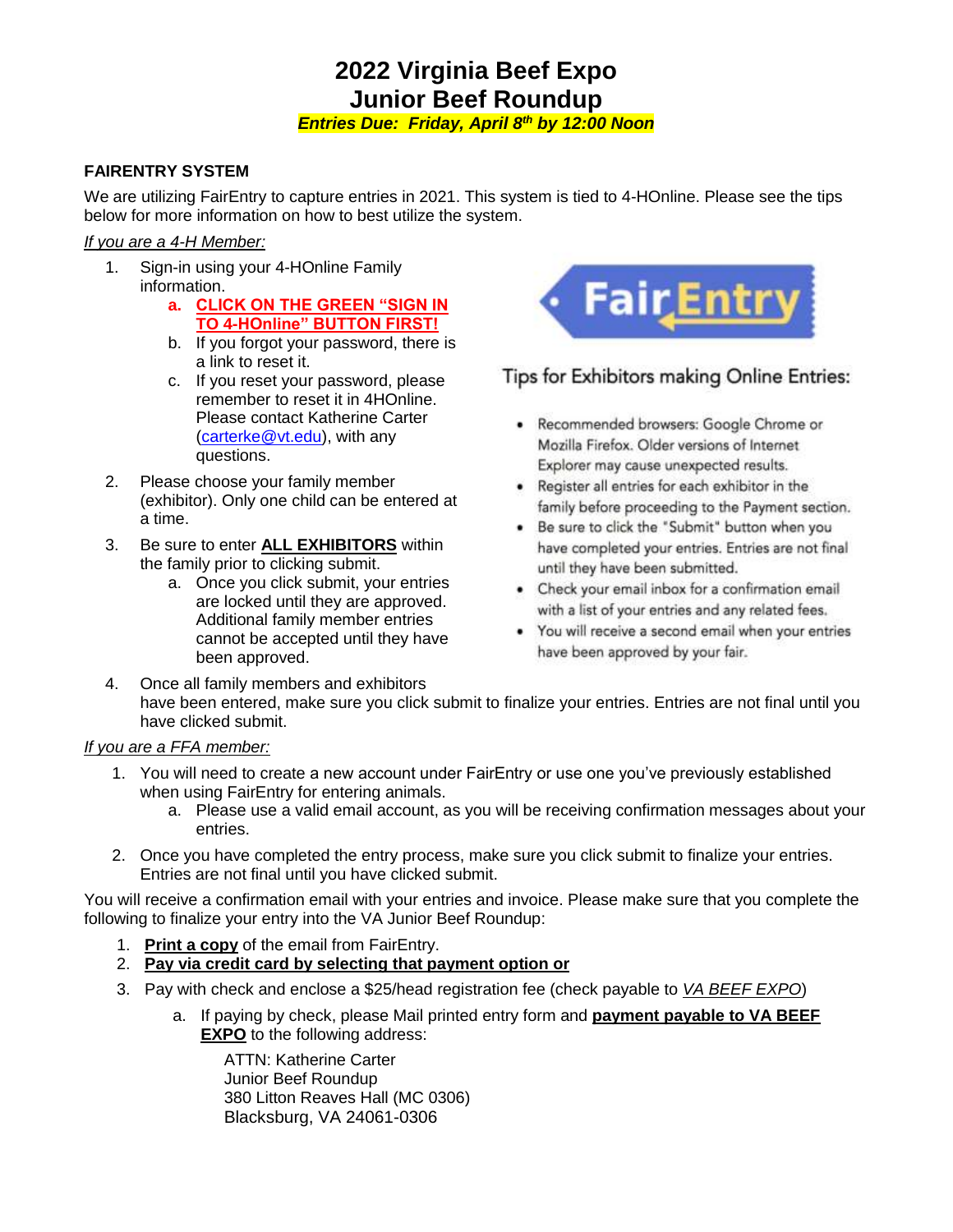*Entries Due: Friday, April 8th by 12:00 Noon*

#### *IAFE (International Association of Fairs and Expositions) CODE OF SHOW RING ETHICS shall govern Junior Beef Roundup:*

Exhibitors of animals at livestock shows shall at all times deport themselves with honesty and good sportsmanship. Their conduct in this competitive environment shall always reflect the highest standards of honor and dignity to promote the advancement of agricultural education. This code applies to junior as well as open class exhibitors who compete in structured classes of competition. This code applies to all livestock offered in any event at a livestock show. In addition to the "IAFE Code of Show Ring Ethics," fairs and livestock shows may have rules and regulations which they impose on the local, county, state, provincial and national levels.

All youth leaders working with junior exhibitors are under an affirmative responsibility to do more than avoid improper conduct or questionable acts. Their moral values must be so certain and positive that those younger and more pliable will be influenced by their fine example. Owners, exhibitors, fitters, trainers and absolutely responsible persons who violate the code of ethics will forfeit premiums, awards and auction proceeds and shall be prohibited from future exhibition in accordance with the rules adopted by the respective fairs and livestock shows. Exhibitors who violate this code of ethics demean the integrity of all livestock exhibitors and should be prohibited from competition at all livestock shows in the United States and Canada.

The following is a list of guidelines for all exhibitors and all livestock in competitive events:

- 1. All exhibitors must present, upon request of fair and livestock show officials, proof of ownership, length of ownership, and age of all animals entered. Misrepresentation of ownership, age, or any facts relating thereto is prohibited.
- 2. Owners, exhibitors, fitters, trainers, or absolutely responsible persons shall provide animal health certificates from licensed veterinarians upon request by fair or livestock show officials.
- 3. Junior exhibitors are expected to care for and groom their animals while at fairs or livestock shows.
- 4. Animals shall be presented to show events where they will enter the food chain free of violative drug residues. The act of entering an animal in a livestock show is the giving of, consent by the owner, exhibitor, fitter, trainer and/or absolutely responsible person for show management to obtain any specimens of urine, saliva, blood, or other substances from the animal to be used in testing. Animals not entered in an event which culminates with the animal entering the food chain shall not be administered drugs other than in accordance with applicable federal, state and provincial statutes, regulations and rules. Livestock shall not be exhibited if the drugs administered in accordance with federal, state and provincial statutes, regulations and rules affect the animal's performance or appearance at the event.
	- a. If the laboratory report on the analysis of saliva, urine, blood, or other sample taken from livestock indicates the presence of forbidden drugs or medication, this shall be prima facie evidence such substance has been administered to the animal either internally or externally. It is presumed that the sample of urine, saliva, blood, or other substance tested by the laboratory, to which it is sent, is the one taken from the animal in question, its integrity is preserved and all procedures of said collection and preservation, transfer to the laboratory and analysis of the sample are correct and accurate and the report received from the laboratory pertains to the sample taken from the animal in question and correctly reflects the condition of the animal at the time the sample was taken, with the burden on the owner, exhibitor, fitter, trainer, or absolutely responsible person to prove otherwise.